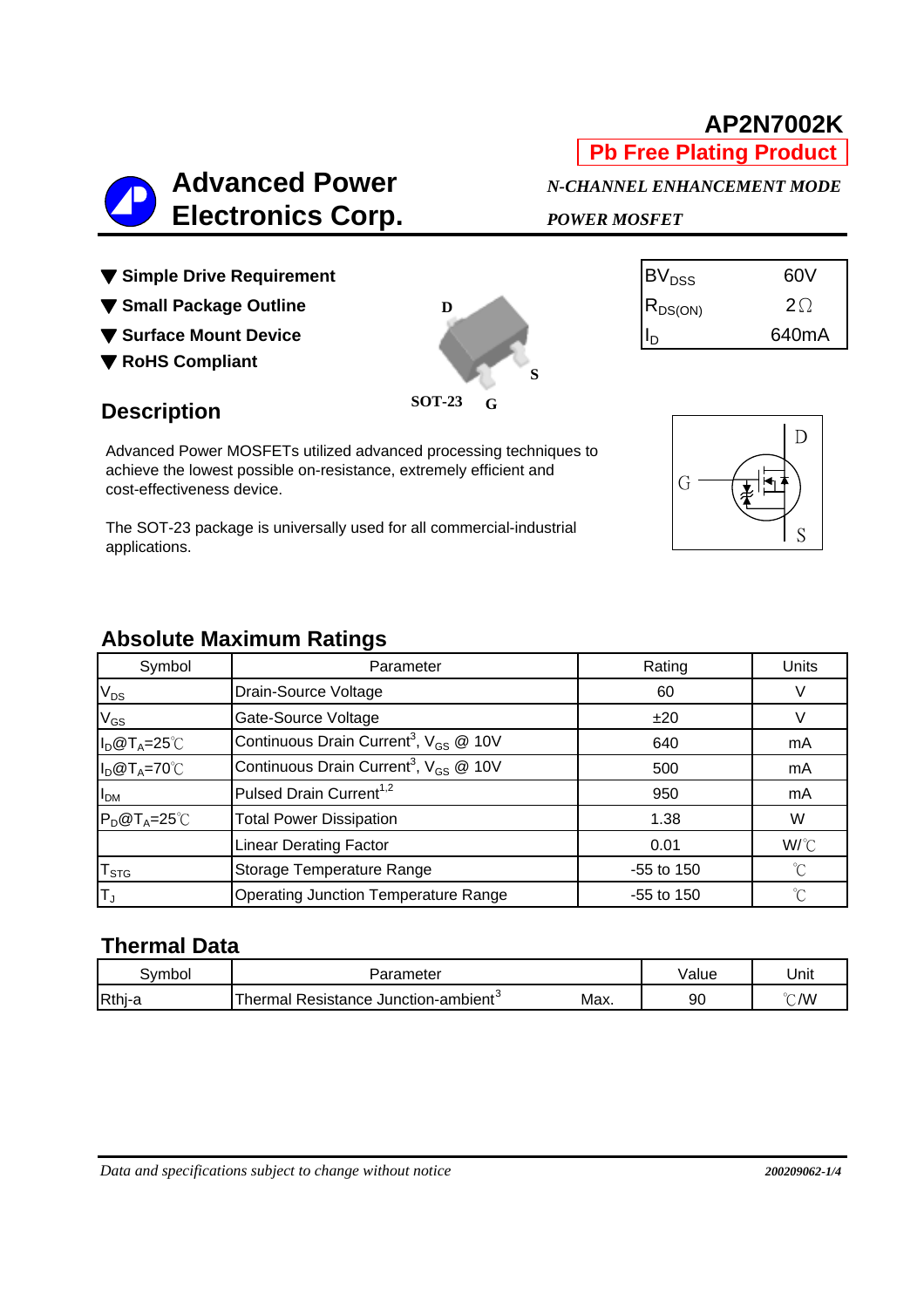# **Electrical Characteristics@Tj =25o C(unless otherwise specified)**

| Symbol                                               | Parameter                                                                           | <b>Test Conditions</b>                                   | Min.                     | Typ. | Max. | Units          |
|------------------------------------------------------|-------------------------------------------------------------------------------------|----------------------------------------------------------|--------------------------|------|------|----------------|
| BV <sub>DSS</sub>                                    | Drain-Source Breakdown Voltage                                                      | V <sub>GS</sub> =0V, I <sub>D</sub> =250uA               | 60                       |      |      | $\vee$         |
| $\Delta$ BV <sub>DSS</sub> / $\Delta$ T <sub>i</sub> | Breakdown Voltage Temperature Coefficient Reference to $25^{\circ}$ C, $I_{D}$ =1mA |                                                          |                          | 0.06 | -    | V/°C           |
| $R_{DS(ON)}$                                         | <b>Static Drain-Source On-Resistance</b>                                            | $V_{GS}$ =10V, I <sub>D</sub> =500mA                     |                          |      | 2    | $\Omega$       |
|                                                      |                                                                                     | V <sub>GS</sub> =4.5V, I <sub>D</sub> =200mA             |                          |      | 4    | $\Omega$       |
| $V_{GS(th)}$                                         | Gate Threshold Voltage                                                              | V <sub>DS</sub> =V <sub>GS</sub> , I <sub>D</sub> =250uA | 1                        |      | 2.5  | $\vee$         |
| $g_{\rm fs}$                                         | <b>Forward Transconductance</b>                                                     | $V_{DS}$ =10V, $I_D$ =600mA                              | $\overline{\phantom{a}}$ | 600  | Ξ.   | m <sub>S</sub> |
| $I_{DSS}$                                            | Drain-Source Leakage Current (T <sub>i</sub> =25°C)                                 | $V_{DS}$ =60V, $V_{GS}$ =0V                              |                          |      | 10   | uA             |
|                                                      | Drain-Source Leakage Current (T <sub>i</sub> =70°C)                                 | V <sub>DS</sub> =48V, V <sub>GS</sub> =0V                |                          |      | 100  | uA             |
| $I_{GSS}$                                            | Gate-Source Leakage                                                                 | V <sub>GS</sub> =±20V                                    |                          |      | ±30  | uA             |
| $Q_g$                                                | Total Gate Charge <sup>2</sup>                                                      | $ID=600mA$                                               |                          | 1    | 1.6  | nC             |
| $Q_{gs}$                                             | Gate-Source Charge                                                                  | $V_{DS} = 50V$                                           | $\blacksquare$           | 0.5  | Ξ.   | nC             |
| $Q_{gd}$                                             | Gate-Drain ("Miller") Charge                                                        | $V_{GS} = 4.5V$                                          |                          | 0.5  | ٠    | nC             |
| $t_{d(on)}$                                          | Turn-on Delay Time <sup>2</sup>                                                     | $V_{DS} = 30V$                                           |                          | 12   | ٠    | ns             |
|                                                      | <b>Rise Time</b>                                                                    | $ID=600mA$                                               |                          | 10   |      | ns             |
| $t_{d(\text{off})}$                                  | Turn-off Delay Time                                                                 | $R_G=3.3\Omega$ , $V_{GS}=10V$                           |                          | 56   | -    | ns             |
| $\mathfrak{t}_{\mathfrak{f}}$                        | <b>Fall Time</b>                                                                    | $R_D = 52 \Omega$                                        |                          | 29   |      | ns             |
| $C_{iss}$                                            | Input Capacitance                                                                   | $V_{GS} = 0V$                                            |                          | 32   | 50   | pF             |
| $C_{\rm oss}$                                        | <b>Output Capacitance</b>                                                           | $V_{DS} = 25V$                                           |                          | 8    | -    | pF             |
| $C_{\text{rss}}$                                     | Reverse Transfer Capacitance                                                        | $f=1.0MHz$                                               |                          | 6    |      | pF             |

#### **Source-Drain Diode**

| svmbol   | - arameter                           | Conditions<br>est                    | Min. | -<br>' VD. | Max. | Units |
|----------|--------------------------------------|--------------------------------------|------|------------|------|-------|
| $V_{SD}$ | . Voltage <sup>2</sup><br>Forward On | .2A<br>$I_{\rm c}$ =<br>′ce=∪∨<br>სა | -    |            | . .  |       |

#### **Notes:**

1.Pulse width limited by Max. junction temperature.

2.Pulse width  $\leq$  300us, duty cycle  $\leq$  2%.

3.Surface mounted on 1 in<sup>2</sup> copper pad of FR4 board ; 270℃/W when mounted on min. copper pad.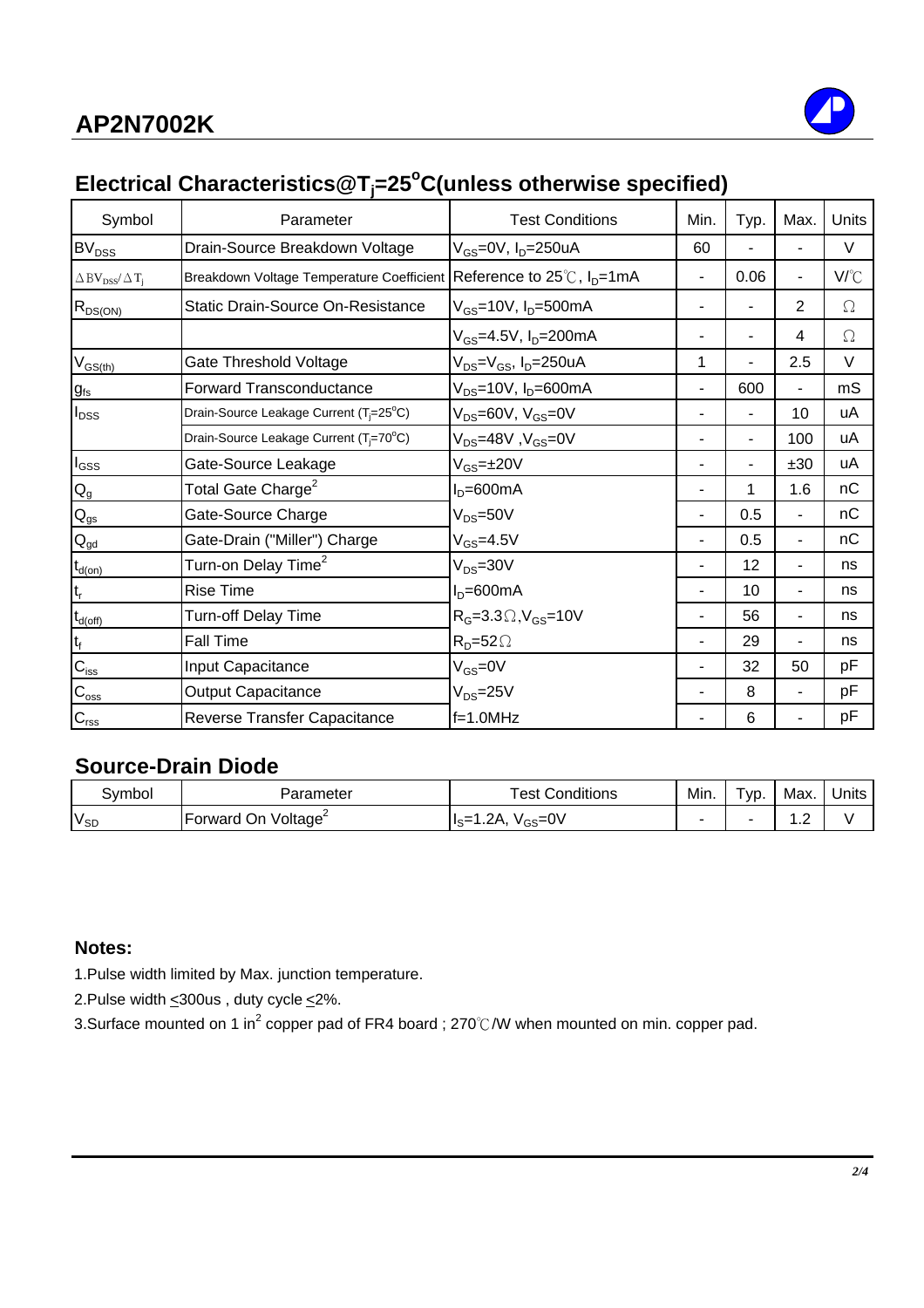# **AP2N7002K**







**Fig 3. On-Resistance v.s. Gate Voltage Fig 4. Normalized On-Resistance** 





 **Fig 1. Typical Output Characteristics Fig 2. Typical Output Characteristics**



 **v.s. Junction Temperature**



Fig 5. Forward Characteristic of Fig 6. Gate Threshold Voltage v.s. **Reverse Diode Junction Temperature**